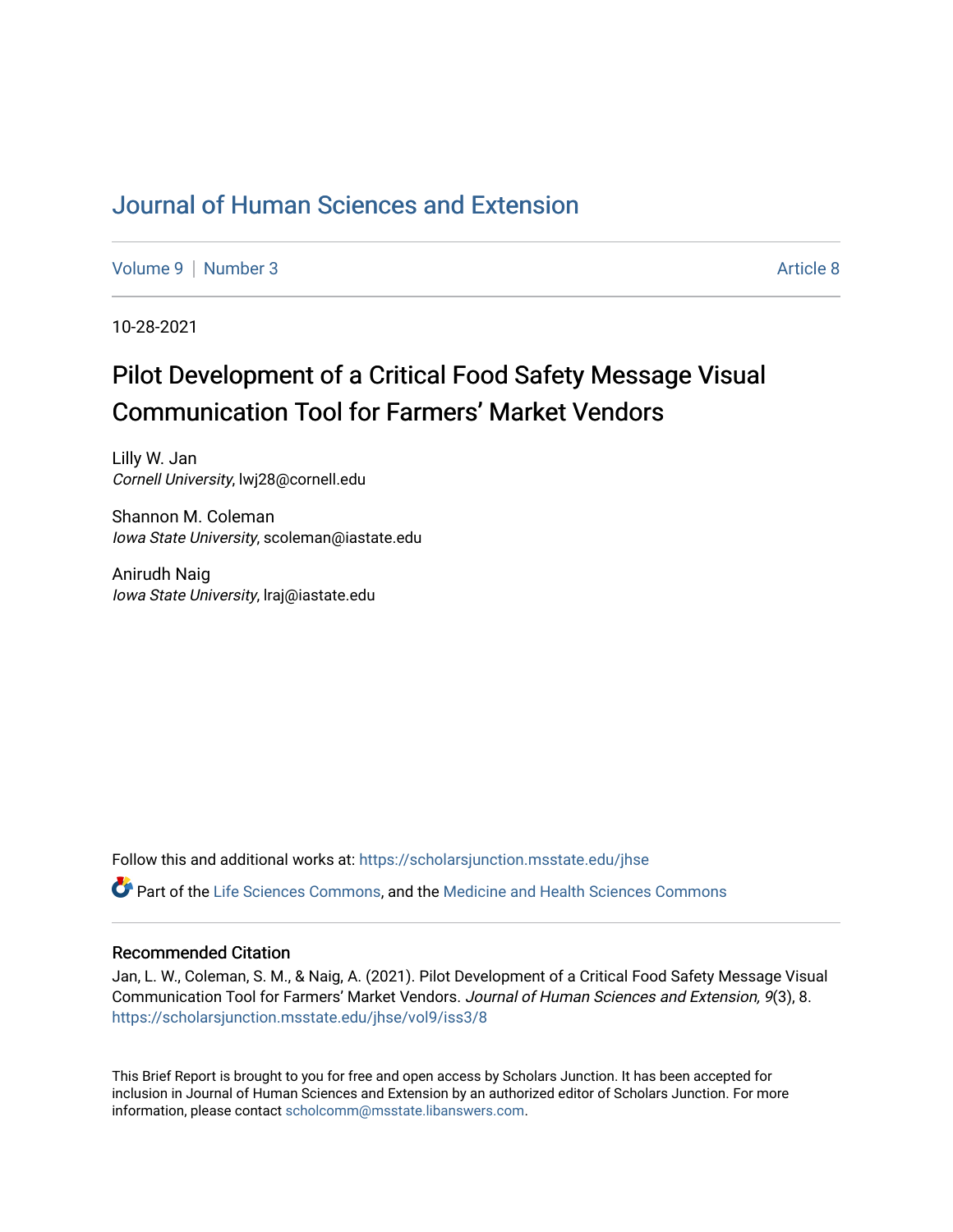# Pilot Development of a Critical Food Safety Message Visual Communication Tool for Farmers' Market Vendors

#### Acknowledgments

Funding for this project came from the Iowa State University College of Human Science and Human Science Extension and Outreach Heddleson Junior Faculty Grant, which was established to ensure that new faculty are exposed to and incorporated into Extension and Outreach projects in Iowa. The authors would also like to acknowledge our community stakeholders in this project Barb Fuller, Alexi Groumoutis, and Brian Zachary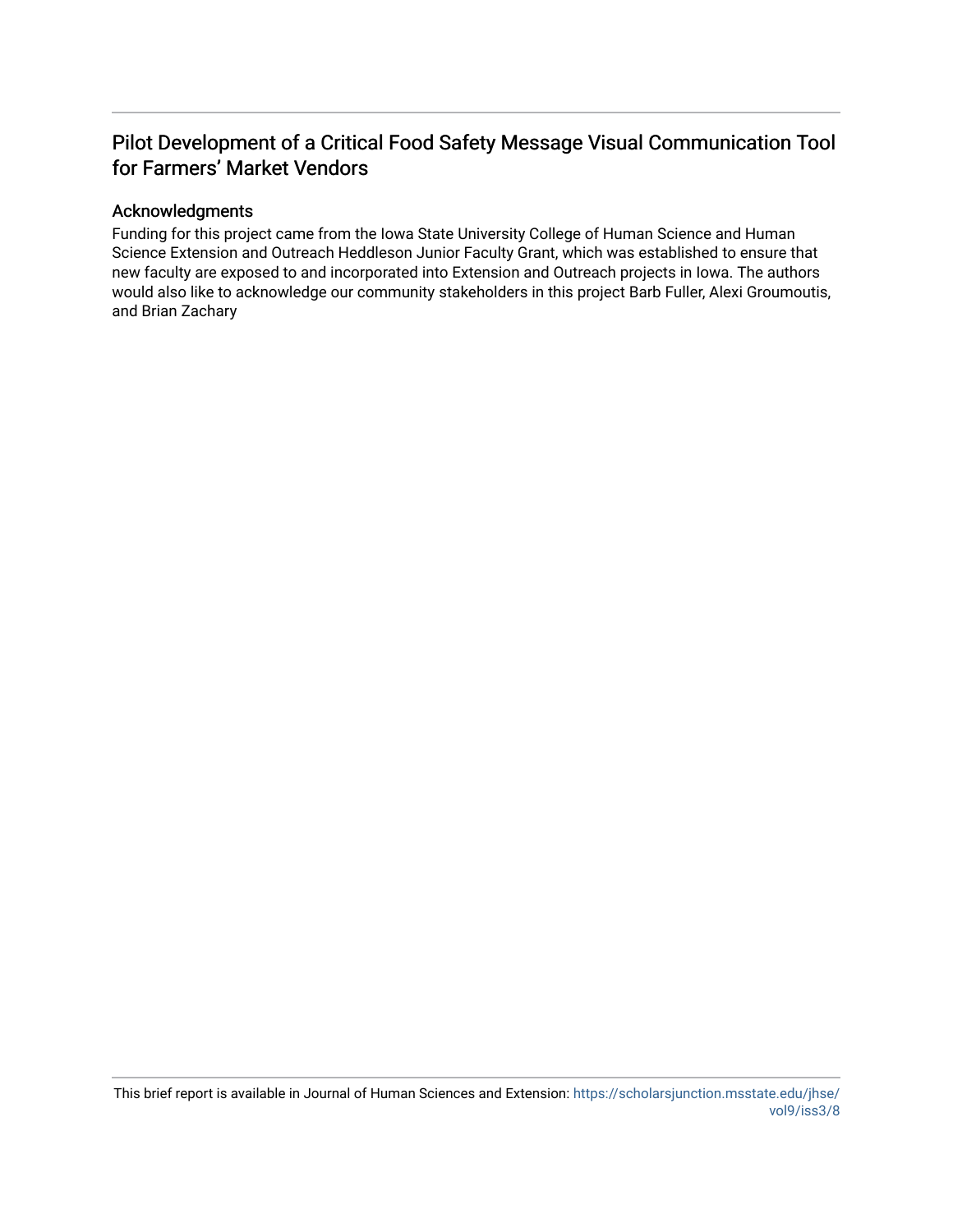# **Pilot Development of a Critical Food Safety Message Visual Communication Tool for Farmers' Market Vendors**

**Lilly Jan** 

*Cornell University*

**Shannon M. Coleman Anirudh R. Naig** *Iowa State University* 

*Farmers' markets are popular sources of fresh and ready-to-eat foods for consumers in the United States. However, research indicates that food safety practices of vendors and their employees serve as a concern for customers. This pilot study focused on assessing a visual-based, minimal-text educational tool that was disseminated to farmers' market vendors and employees (* $n = 27$ *) in Iowa. The tool was evaluated using a post-intervention survey of vendors' and employees' knowledge of food safety practices and their attitudes towards the educational tool. The results did not show a statistically significant increase in attitude and knowledge scores of farmers' market vendors and employees for participants that reported seeing the food safety tool versus those that did not. However, participants did respond favorably to the food safety tool's informative content and visual format; many indicated an interest in using the tool in their stalls in the future. The results suggest that farmers' markets vendors and employees feel favorably towards the use of visual tools in the communication and promotion of safe food handling practices.* 

*Keywords:* food safety, foodborne illness, farmers' markets, educational tools, visual-based training

# **Introduction**

Over 40 percent of reported foodborne illnesses between 1998-2008 were from produce commodities such as fresh fruits, leafy greens, and nuts (Painter et al., 2013). Farmers' markets have become an increasingly popular source of food for consumers, with over 8,700 markets in the United States providing consumers access to fresh local produce and prepared foods (USDA Agricultural Marketing Service, 2015). Worsfold et al. (2004) found that temporary outdoor locations like farmers' markets have many food safety concerns, such as limited handwashing facilities, and can be challenging for controlling temperatures of perishable foods, increasing the potential of foodborne illness. Food safety knowledge gaps of farmers' market vendors surrounding temperature control and potentially hazardous foods have been established in the

Direct correspondence to Lilly Jan at lwj28@cornell.edu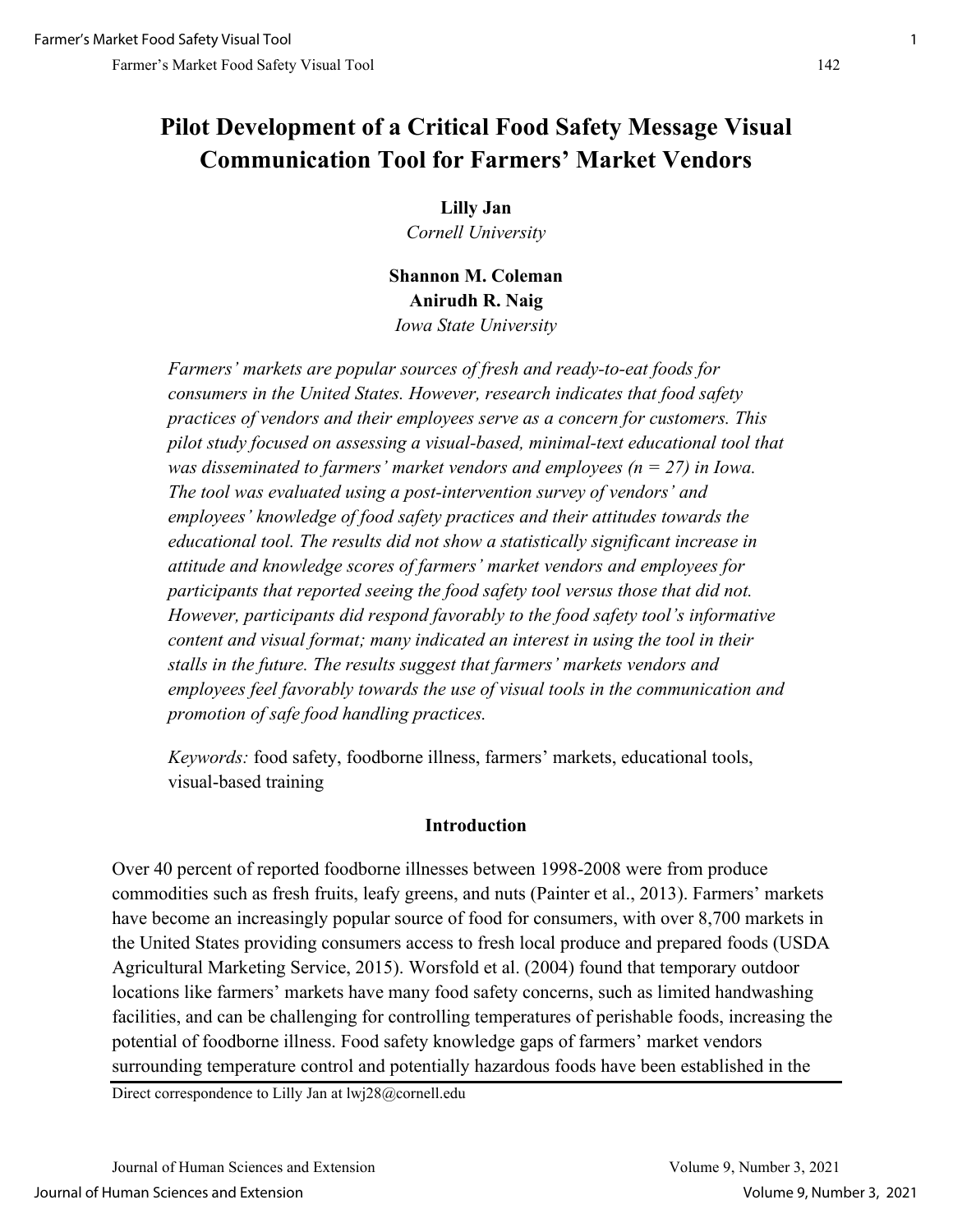past (McIntyre et al., 2014; Worsfold et al., 2004), and consumers have expressed concerns about food safety at farmers' markets, at times limiting their food purchases (Gwin & Lev, 2011). Although ways to avoid these practices are typically described in fact sheets and operators' guides provided to farmers' markets' vendors, research shows there is a need for additional or more effective education materials on food safety best practices (Sirsat et al., 2015; Young et al., 2017).

# **Visual-Based Learning Tools for Food Safety Training**

Visual-based learning tools have been useful in supporting food safety training and education for foodservice professionals and in promoting positive food safety behaviors in foodservice employees. Research indicates visual-based learning tools are most effective when they:

- are programmed to be relevant and tailored to a specific, targeted audience (Kline et al., 2012),
- contain limited text, include graphic design, and incorporate narrative or story-telling aspects (Rajagopal, 2012),
- capitalize on the audience's preferred learning style, such as visual learning for food handlers, the predominant learning style of kitchen environments (Chapman et al., 2011), or
- provide consistent communication of food safety messaging (Ellis et al., 2010; Roberts et al., 2012).

## **Purpose**

The purpose of this study was to develop a visual-based minimal-text educational tool about safe food handling practices as detailed in the Food and Drug Administration (FDA)'s 2013 Food Code for farmers' market vendors in Iowa. Specifically, this study focused on communication regarding poor personal hygiene, cross-contamination, and time-temperature abuse, determined by the FDA to be the three leading improper food handling practices contributing to foodborne illnesses (United States Public Health Service FDA, 2013). The objectives of this study were to assess the knowledge and attitudes of farmers' market vendors and employees towards the developed visual-based minimal-text tool and to assess the tool's effect on food safety practices.

## **Methods**

The development, deployment, and assessment of the visual-based minimal-text poster was conducted with support from local food coordinators and farmers' market managers. The study was reviewed and approved by Iowa State University's Institutional Review Board for Human Subjects Research (IRB ID: 16-328).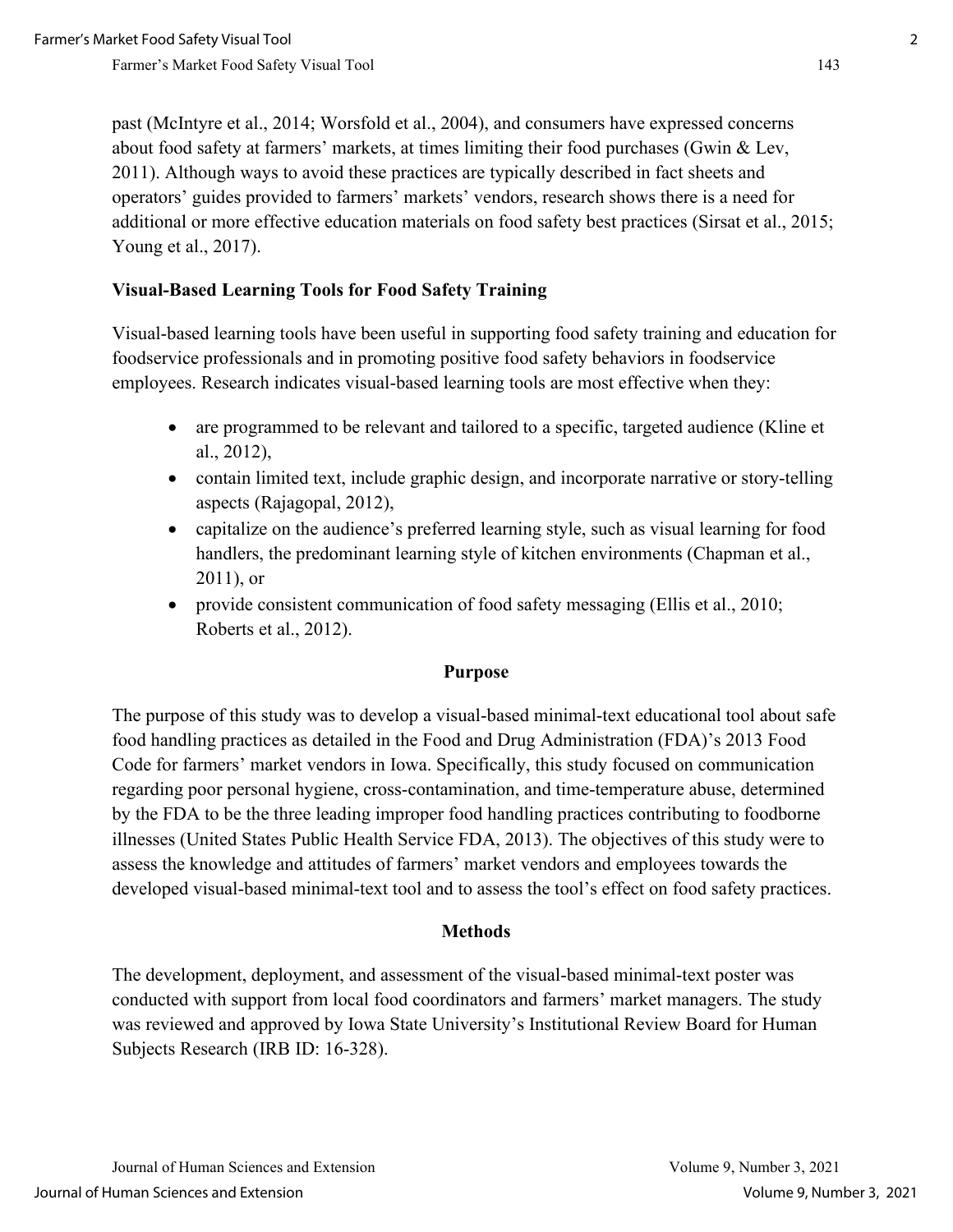#### **Poster Development & Dissemination**

Using safe food handling best practices from the FDA's 2013 Food Code (United States Public Health Service FDA, 2013), a visual-based minimal-text food safety poster was designed and developed focusing on four food safety topics (Table 1).

| <b>Food Safety Topic</b> | <b>Poster Presence</b>                                                                                                                                                                                                                                                                                                                                                                              |
|--------------------------|-----------------------------------------------------------------------------------------------------------------------------------------------------------------------------------------------------------------------------------------------------------------------------------------------------------------------------------------------------------------------------------------------------|
| Good personal hygiene    | • Wash hands regularly.<br>• Handle ready-to-eat foods with clean tongs or one-time-use<br>disposable gloves.<br>• Avoid bare hands when handling samples.<br>• Do not smoke, drink, or eat in the stand or around food.<br>• Venue should have restroom available for vendors.<br>• Wash hands often with soap and water.<br>• Wear clean clothing and restrain hair.<br>• Do not work while sick. |
| Time-temperature control | • Keep hot food at temperature of $140^{\circ}$ F or above.<br>• Keep cold food at temperature of 41°F or below.<br>• Use a calibrated food thermometer to maintain foods at safe<br>temperatures.                                                                                                                                                                                                  |
| Cross-contamination      | • Handle ready-to-eat foods with clean tongs or one-time-use<br>disposable gloves.<br>• Label and store chemicals away from food.<br>• Pack sold products in new packaging.<br>• Keep food samples covered and protected.<br>• Store food items and containers at least 6 inches off the ground.<br>• Keep pets away from the stand.                                                                |
| Cleaning and sanitizing  | • Use clean and sanitized equipment for food.<br>• Keep display areas clean and sanitized.                                                                                                                                                                                                                                                                                                          |

*Table 1. Food Safety Topics Used in Poster Development* 

*Note.* Adapted from the United States Public Health Service FDA (2013) Food Code

The poster was reviewed and revised following feedback by a panel of food safety experts (*n* = 7) for content and presentation. The finalized poster was entitled "Food Safety at the Farmers' Market" (Figure 1). The poster was provided to farmers' market managers at participating locations ( $n = 6$ ) in Iowa for dissemination at the start of the season in late spring/early summer 2017.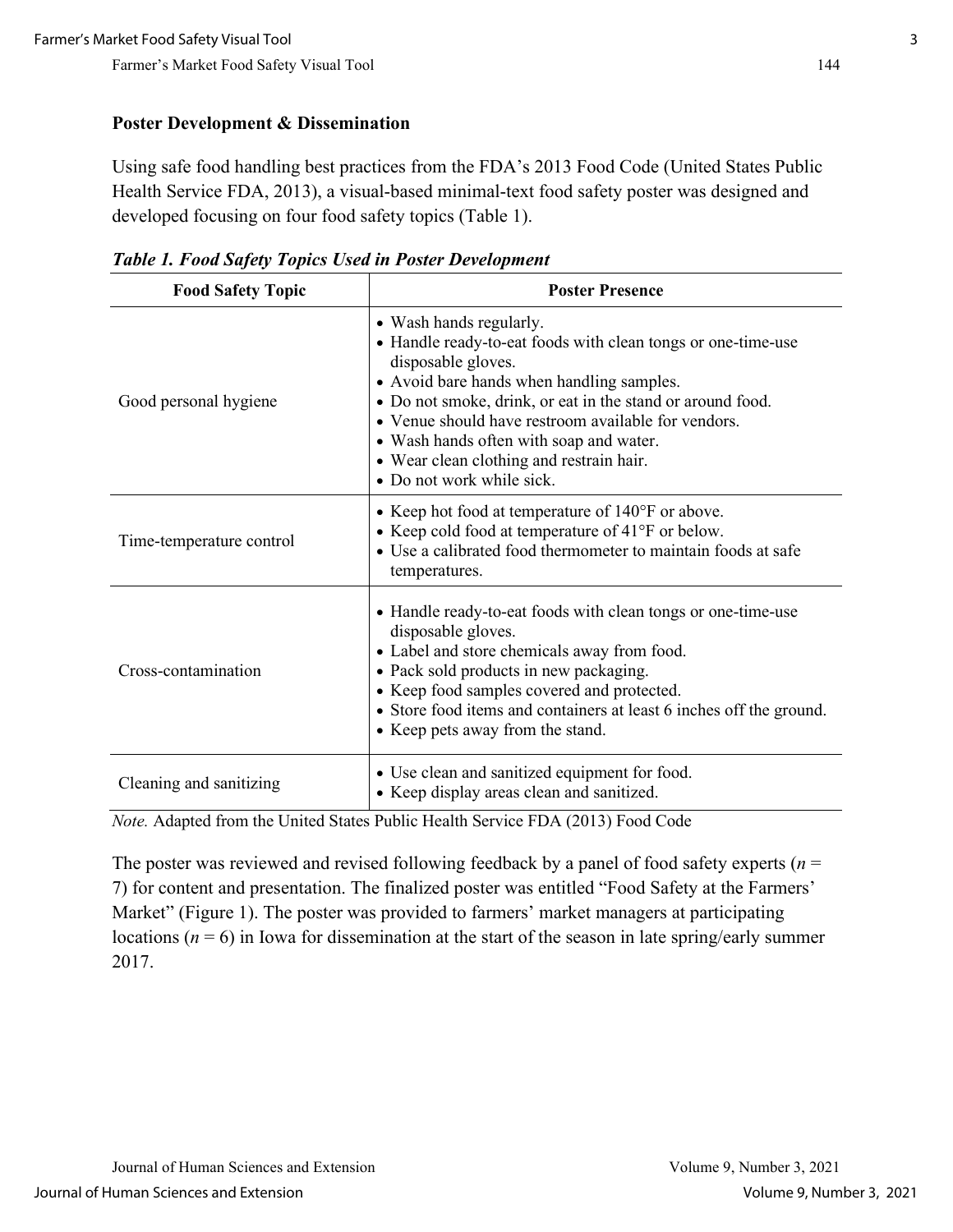

# *Figure 1. Visual-based Minimal-text Poster Developed for Farmers' Market Vendors*

*Note.* From "Food Safety at the Farmers Market" by Shannon M. Coleman. [https://store.extension.iastate.edu/product/15446.](https://store.extension.iastate.edu/product/15446) Copyright 2018 by Iowa State University of Science and Technology, Iowa State University Extension and Outreach.

## **Post-Intervention Assessment and Evaluation**

## *Survey Development*

A post-intervention questionnaire was developed to evaluate the effectiveness of a visual-based minimal-text poster in promoting safe food handling knowledge and attitudes towards food safety practices. Section one of the questionnaire assessed knowledge of food safety practices using ten true/false food safety statements. Section two evaluated participant attitudes to 14 food safety statements on a five-point Likert scale, ranging from 1 = s*trongly agree* to 5 = *strongly disagree*. Section three included open-ended questions to collect participant feedback on the food safety poster. The final section comprised the demographic portion of the questionnaire and included questions regarding the type of food products sold, years of farmers' market experience, and previous food safety training, if any. To assess face validity, food safety scholars  $(n = 4)$ were asked to evaluate the survey instrument, feedback provided was used to revise the questionnaire. The post-intervention questionnaire was administered in-person to a convenience sample of farmers' market vendors and employees at the participating farmers' markets.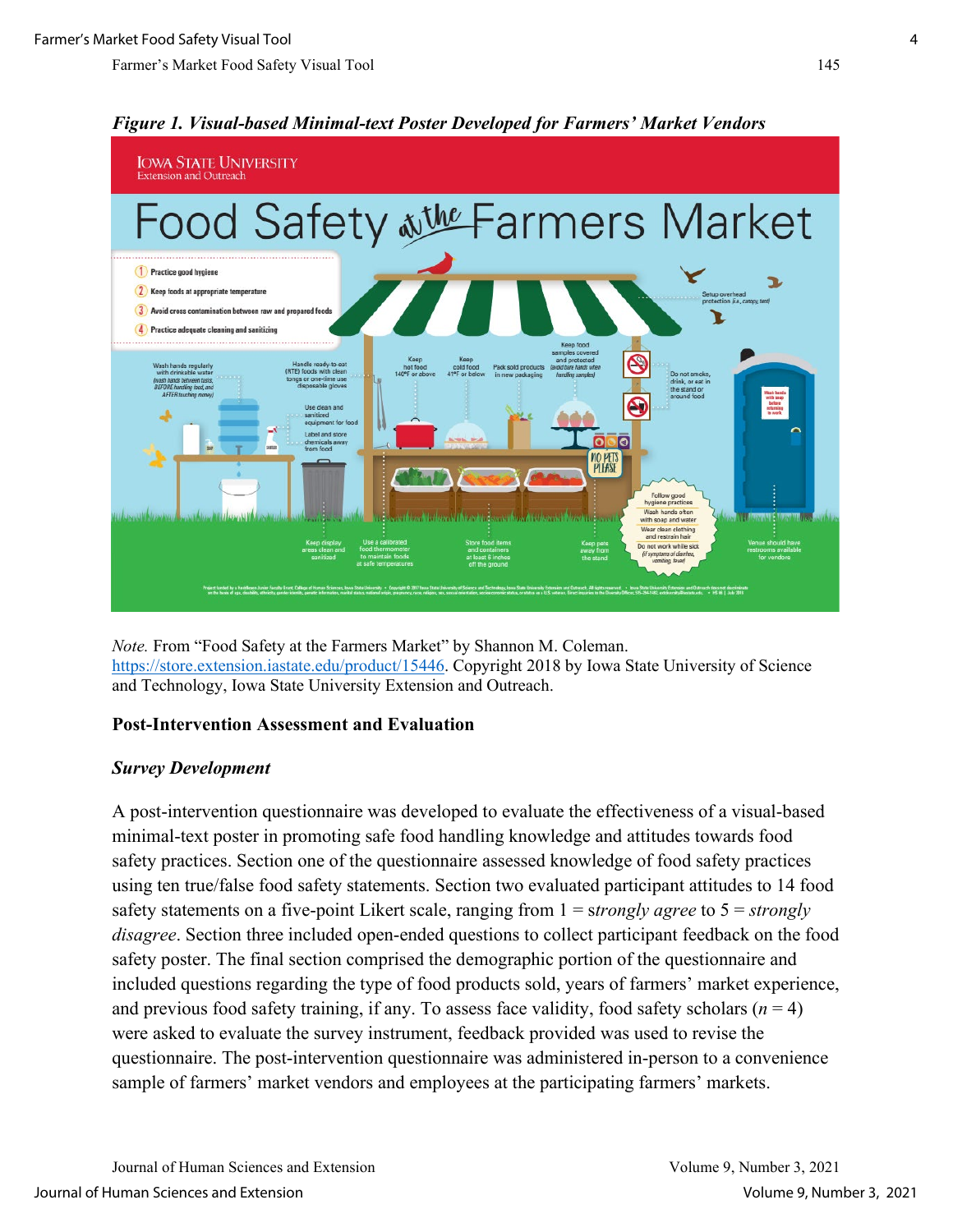## *Data Analysis*

Data collected from the questionnaires were cleaned and checked for accurate coding, with negatively worded items in the knowledge and attitude sections reverse coded before being entered SPSS 24.0 for analysis. Descriptive statistics were used to determine the means and ranges of data collected for each section and further subdivided into demographic categories for further analysis. To explore differences in knowledge and attitudes between participants who had and had not seen the posters and other demographic categories, *t*-tests were conducted. Significance levels were set to 0.05 for data analysis.

Data collected from the open-ended questions were cleaned, organized, and analyzed following the data procedures detailed by Creswell (2014) for coding data and developing themes; frequency of comments into each of the themes was also calculated.

#### **Results**

In total, 34 responses were collected, of which 27 were useable. Respondents were predominately female (16 female, 8 male, 3 no response), over 50 years old (*n* = 14, 51.9%), and had completed a bachelor's degree ( $n = 11, 40.7\%$ ). Forty percent of respondents ( $n = 11, 40.7\%$ ) participated in only one farmers' market per season, and 37% had three to four years of farmers' market work experience. Of the respondents, more than half  $(51.9\%, n = 14)$  had completed some food safety training.

Twenty-one respondents (77.8%) recalled seeing the posters at the markets. Respondents that recalled seeing the visual tool at farmers' markets reported higher food safety attitude (*M* = 4.354) and knowledge scores ( $M = 7.476$ ) than those that did not ( $M = 4.107$  and  $M = 6.500$ , respectively). The mean knowledge score resulted in a positive, though not statistically significant, difference of 0.976 (Table 2).

*Table 2. Food Safety Attitude and Knowledge Scores of Respondents with and without Poster Exposure* 

| <b>Poster Exposure</b> | <b>Attitude</b> <sup>a</sup> |           | <b>Knowledge</b> <sup>b</sup> |          |  |  |
|------------------------|------------------------------|-----------|-------------------------------|----------|--|--|
|                        | M                            | <b>SD</b> | M                             | SD       |  |  |
| Saw Poster             | 4.354                        | 0.396     | 7.476                         | 1.647    |  |  |
| Did Not See Poster     | 4.107                        | 0.380     | 6.500                         | 2.291    |  |  |
| Difference             | 0.247                        | 0.016     | 0.976                         | $-0.644$ |  |  |

<sup>a</sup> Attitude scored  $1 = \text{very negative}, 5 = \text{very positive}$ <br><sup>b</sup> Maximum possible knowledge score was 10, scores were tabulated  $1 = \text{correct}, 0 = \text{incorrect}$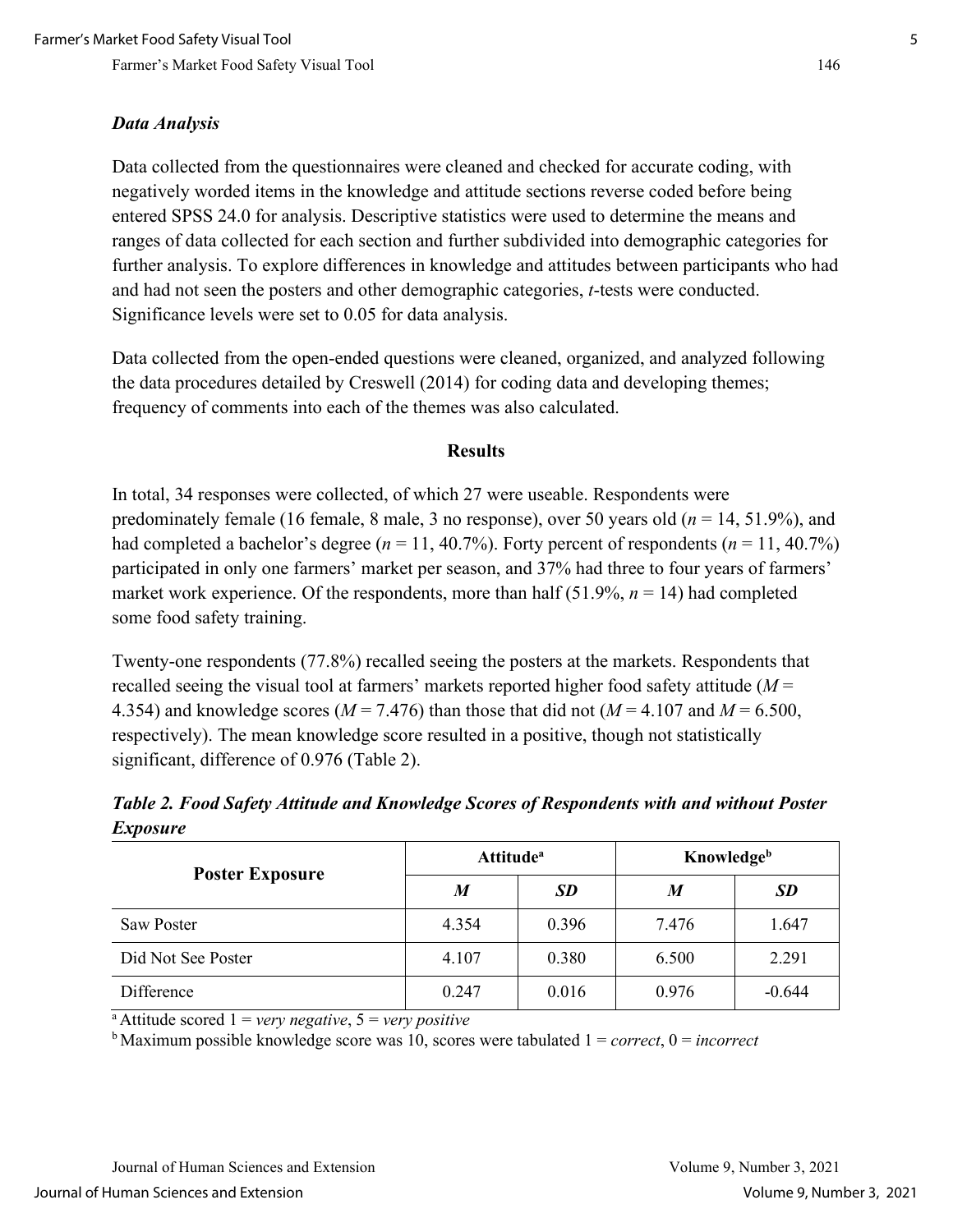#### **Attitudes**

Generally, attitudes towards food safety were positive, with a mean score of 4.330 overall, indicating most respondents reported they agreed to strongly agreed with most food safety attitudinal statements (Table 3). The statements with the greatest agreement focused on vendors' general food safety attitudes, such as "It is important to know how to provide safe foods to consumers" ( $M = 4.889$ ), "It is worthwhile to spend extra time to use food safety best practices"  $(M = 4.741)$ , and "I make sure to follow all food safety best practices"  $(M = 4.741)$ . Statements with the lowest attitudinal scores, averaging closer to 3 = *neither agree or disagree*, included, "My customers like seeing food safety reminders in my stand"  $(M = 3.593)$  and "I like having food safety reminders in my stand"  $(M = 3.778)$ .

The total mean attitude scores for respondents who saw the poster and those who did not see the poster were  $M = 4.354$  and  $M = 4.107$ , respectively. Scores for three statements ("I do not think pets near my stand is a problem," "I make sure to follow food safety best practices," and "My customers like seeing food safety reminders in my stand") did not receive higher scores for those that saw the poster than for those that did not. Results of *t*-tests did not reveal a significant difference between the mean scores for the groups.

| <b>Attitude Statements<sup>a</sup></b>                                              |       | <b>Combined</b><br><b>Scores</b> |       | <b>Saw Poster</b> |                  | <b>Did Not</b><br><b>See Poster</b> |  |
|-------------------------------------------------------------------------------------|-------|----------------------------------|-------|-------------------|------------------|-------------------------------------|--|
|                                                                                     | M     | <b>SD</b>                        | M     | <b>SD</b>         | $\boldsymbol{M}$ | <b>SD</b>                           |  |
| <b>Total Score</b>                                                                  | 4.330 | 0.393                            | 4.354 | 0.396             | 4.107            | 0.380                               |  |
| It is important to know how to provide safe foods<br>to consumers.                  | 4.889 | 0.314                            | 4.905 | 0.350             | 4.750            | 0.433                               |  |
| I am not concerned about foodborne illness with<br>any of my products. <sup>b</sup> | 4.037 | 1.216                            | 4.048 | 1.214             | 3.500            | 1.500                               |  |
| I do not think pets near my stand is a problem. <sup>b</sup>                        | 4.000 | 0.943                            | 4.000 | 0.999             | 4.250            | 0.433                               |  |
| It is worthwhile to spend extra time to use food<br>safety best practices.          | 4.741 | 0.516                            | 4.810 | 0.426             | 4.750            | 0.433                               |  |
| I make sure to follow all food safety best<br>practices.                            | 4.741 | 0.438                            | 4.714 | 0.452             | 4.750            | 0.433                               |  |
| Everyone working in stands at farmers' markets<br>should be trained in food safety. | 4.259 | 0.798                            | 4.476 | 0.765             | 3.750            | 0.829                               |  |
| Food safety is not relevant to my products. <sup>b</sup>                            | 4.037 | 1.201                            | 4.190 | 0.881             | 3.750            | 0.829                               |  |
| I like having food safety reminders in my stand.                                    | 3.778 | 0.737                            | 3.714 | 0.642             | 3.500            | 0.500                               |  |
| It is worthwhile to spend extra time to learn about<br>food safety.                 | 4.481 | 0.500                            | 4.524 | 0.486             | 4.000            | 0.000                               |  |
| My customers like seeing food safety reminders in<br>my stand.                      | 3.593 | 0.782                            | 3.429 | 0.732             | 3.750            | 0.829                               |  |
| I think that my customers are also responsible for<br>keeping food safe.            | 4.333 | 0.720                            | 4.381 | 0.710             | 3.750            | 0.433                               |  |

*Table 3. Food Safety Attitude Scores of Respondents with and without Poster Exposure*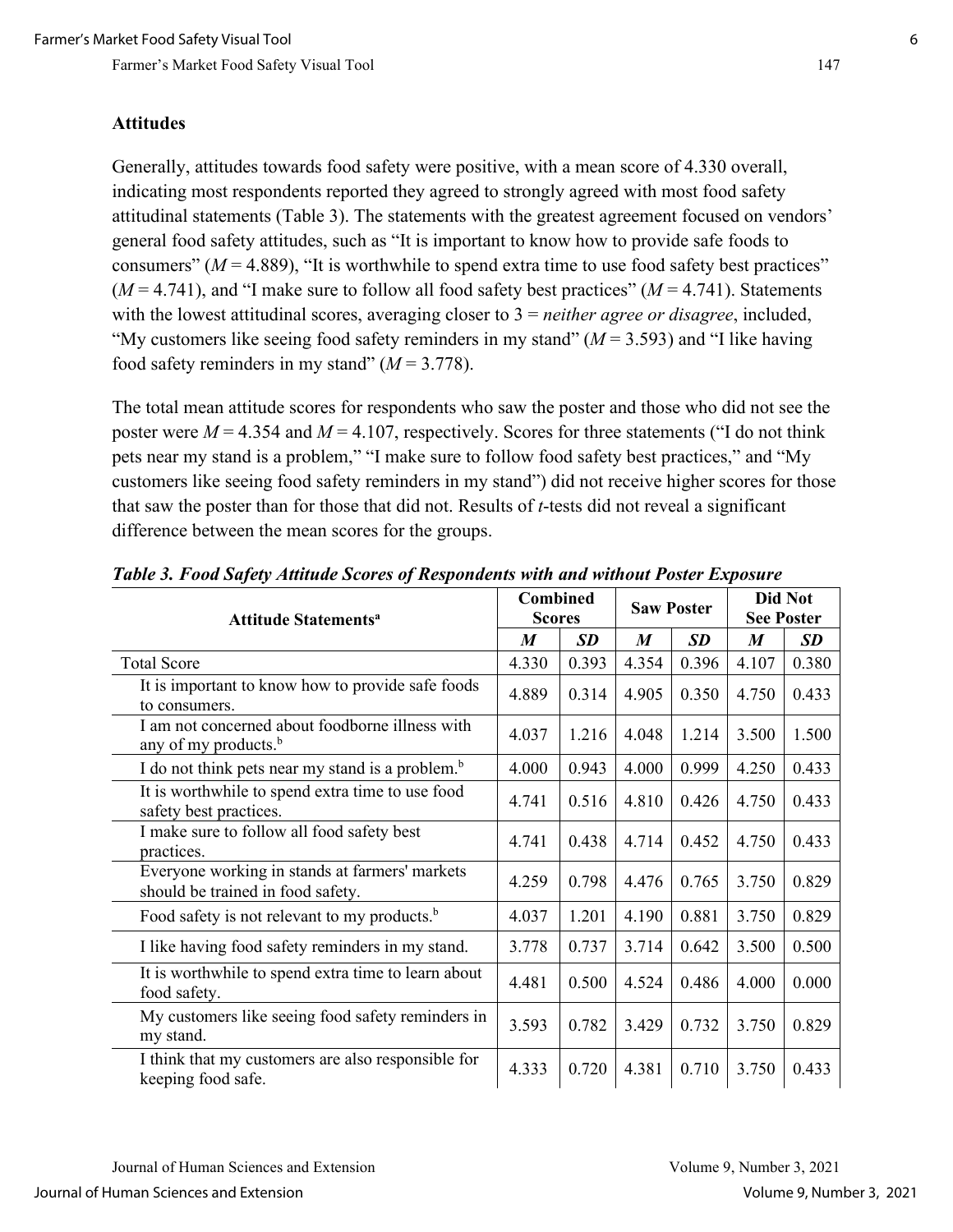| <b>Attitude Statements<sup>a</sup></b>                                                                 | Combined<br><b>Scores</b> |           | <b>Saw Poster</b> |           | Did Not<br><b>See Poster</b> |           |
|--------------------------------------------------------------------------------------------------------|---------------------------|-----------|-------------------|-----------|------------------------------|-----------|
|                                                                                                        | M                         | <b>SD</b> | $\boldsymbol{M}$  | <b>SD</b> | M                            | <b>SD</b> |
| Learning best practices for food safety is<br>important to me personally.                              | 4.481                     | 0.500     | 4.524             | 0.486     | 4.000                        | 0.000     |
| I believe I currently follow good food safety<br>practices.                                            | 4.593                     | 0.491     | 4.571             | 0.499     | 4.500                        | 0.500     |
| I think preventing incidences of foodborne illness<br>is an important part of my job responsibilities. | 4.667                     | 0.471     | 4.667             | 0.495     | 4.500                        | 0.500     |

a Attitude scored 1 = *very negative*, 5 = *very positive*

<sup>b</sup> Items were reverse coded for analyses.

#### **Knowledge**

Overall, the mean knowledge of participants was 7.370 out of a possible 10 points (Table 4). All respondents correctly selected "true" in response to a statement surrounding the proper storage of chemical agents for cleaning and sanitizing separate from food (*M* = 1.000 where 0 = *incorrect*, 1 = *correct*). Knowledge regarding correct food storage (storing raw and uncooked foods separately from ready-to-eat foods,  $M = 0.963$ ), time-temperature abuse (holding cold foods at or below 41 $\textdegree$ F,  $M = 0.926$ ), and avoiding cross-contamination (keeping pets away from the stand,  $M = 0.9263$ ) also saw a high number of correct responses. Knowledge statements regarding safe holding for ready-to-eat foods ("Ready-to-eat temperature controlled for safety foods must be labeled with a date if held longer than 48 hours" and "Hot foods should be held at or above 125°F") received the lowest scores overall  $(M = 0.148$  and  $M = 0.444$ , respectively).

The total mean knowledge scores for respondents who saw the poster were not statistically significantly higher than those who did not see the poster  $(M = 7.476$  and  $M = 6.500$ , respectively). For individual knowledge statements, those that saw the poster scored higher for five statements, lower scores for four statements, and one unchanged score, but none of the differences were found to be statistically significant.

| <b>Knowledge Statement</b>                                                                                                                    |       | <b>Combined</b><br><b>Scores</b> |       | <b>Saw Poster</b> |       | <b>Did Not</b><br><b>See Poster</b> |  |
|-----------------------------------------------------------------------------------------------------------------------------------------------|-------|----------------------------------|-------|-------------------|-------|-------------------------------------|--|
|                                                                                                                                               |       | <b>SD</b>                        | M     | <b>SD</b>         | M     | <b>SD</b>                           |  |
| <b>Total Score</b>                                                                                                                            | 7.370 | 1.494                            | 7.476 | 1.647             | 6.500 | 2.291                               |  |
| Foods on display must always be covered.                                                                                                      | 0.593 | 0.491                            | 0.619 | 0.495             | 0.250 | 0.433                               |  |
| After handling money, I should wash my hands<br>with soap and water.                                                                          | 0.852 | 0.355                            | 0.857 | 0.393             | 0.750 | 0.433                               |  |
| Raw and uncooked foods (i.e., raw chicken) can be<br>stored in the same coolers as ready-to-eat foods<br>( <i>i.e.</i> , fresh strawberries). | 0.963 | 0.189                            | 0.952 | 0.213             | 1.000 | 0.000                               |  |
| Cold foods should be held at $41^{\circ}$ F or below $41^{\circ}$ F.                                                                          | 0.926 | 0.262                            | 0.952 | 0.213             | 0.750 | 0.433                               |  |
| Pets must be kept away from the stand.                                                                                                        | 0.926 | 0.262                            | 1.000 | 0.294             | 0.500 | 0.500                               |  |

*Table 4. Food Safety Knowledge Scores of Respondents with and without Poster Exposure*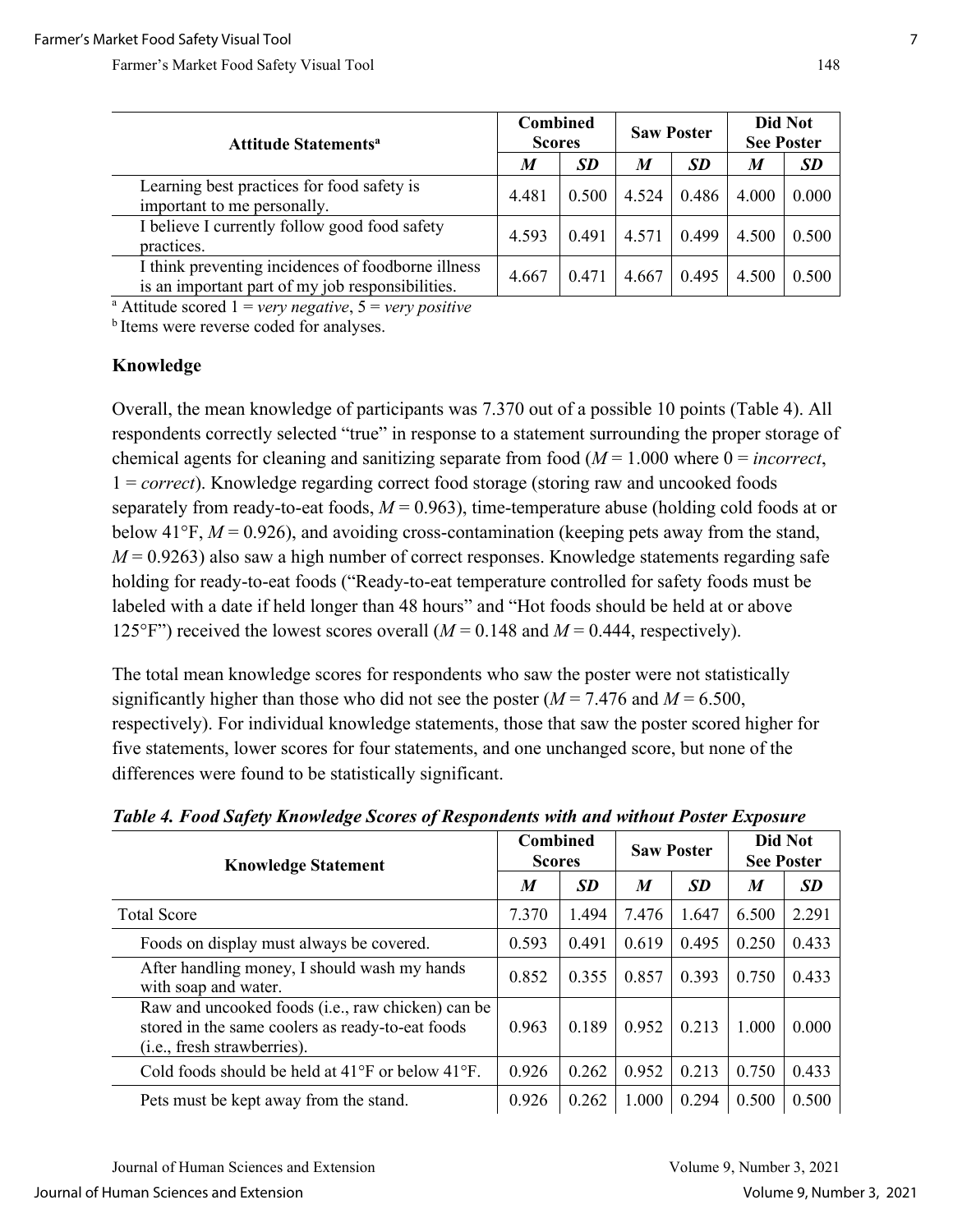| <b>Knowledge Statement</b>                                                                                           |       | <b>Combined</b><br><b>Scores</b> |       | <b>Saw Poster</b> |       | Did Not<br><b>See Poster</b> |  |
|----------------------------------------------------------------------------------------------------------------------|-------|----------------------------------|-------|-------------------|-------|------------------------------|--|
|                                                                                                                      |       | <b>SD</b>                        | M     | <b>SD</b>         | M     | <b>SD</b>                    |  |
| Ready-to-eat temperature controlled for safety<br>foods must be labeled with a date if held longer<br>than 48 hours. | 0.148 | 0.355                            | 0.143 | 0.35              | 0.250 | 0.433                        |  |
| Hot foods should be held at or above $125^{\circ}$ F.                                                                | 0.444 | 0.497                            | 0.429 | 0.499             | 0.500 | 0.500                        |  |
| I can eat and drink in the farmers' market stall<br>during my shift.                                                 | 0.704 | 0.457                            | 0.714 | 0.426             | 0.750 | 0.433                        |  |
| Chemical agents used for cleaning and sanitizing<br>work surfaces can be stored around the food.                     | 1.000 | 0.000                            | 1.000 | 0.000             | 1.000 | 0.000                        |  |
| I can handle ready-to-eat foods with bare hands if<br>they are clean.                                                | 0.815 | 0.388                            | 0.810 | 0.393             | 0.750 | 0.433                        |  |

*Note.* Maximum possible knowledge score was 10; scores for individual knowledge statements were tabulated  $1 = correct, 0 = incorrect.$ 

## **Visual-Based Minimal Text Evaluation**

Responses collected from the open-ended questions regarding the posters were generally very positive about the development and availability of the resource as a food safety reference—five respondents commented, "Love it!", "It's great!", or "I like them," and one respondent stated they will continue to keep the poster visible in their booth.

Ten respondents reported the posters' content was "very informative" while still "easy to understand" and served as a "helpful reminder" of food safety at farmers' markets. Feedback also included comments on the posters' visual appeal, believing the poster was "colorful and attractive" and "easy to read." One comment suggested a smaller format be available in the future.

#### **Discussion**

This study developed a visual-based minimal-text poster about safe food handling practices for farmers' market vendors in Iowa based on the FDA's 2013 Food Code (United States Public Health Service FDA, 2013), focusing on poor personal hygiene, cross-contamination, and timetemperature abuse. Previous research had reported an additional need for a greater variety of food safety education materials (Sirsat et al., 2015).

Although mean attitude and knowledge scores of farmers' market vendors and employees who did and did not report seeing the food safety tool were not statistically significantly different, feedback and interest from farmers' market vendors regarding the tool were positive. The feedback regarding its use and availability was largely encouraging, particularly its informative nature and visual design. Previous literature has reported that positive attitudes can improve practice, acting as a mediator between knowledge and practice (Ko, 2013; Zanin et al., 2015), suggesting that providing a tool that positively encourages safe food handling attitudes may also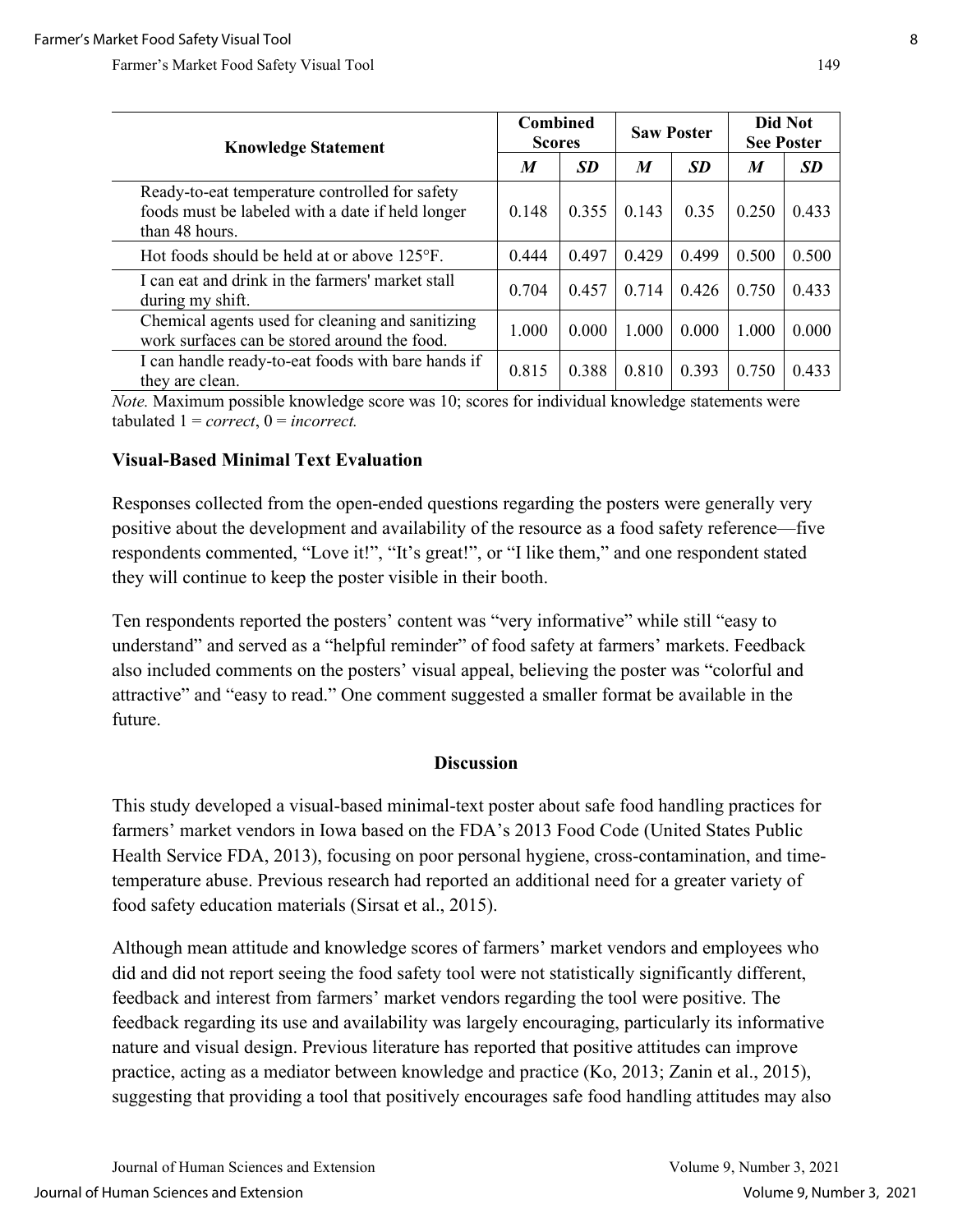Multiple respondents indicated an interest in continuing to use the posters in their stalls at future farmers' markets. The positive attitude towards the food safety tool and farmers' market managers', vendors', and employees' interest in using the tool in the future may result in improved food safety practices, as previous research has found passively delivered food safety education interventions have been successful in improving knowledge among food handlers (Chapman et al., 2011; Dworkin et al., 2012). Previous research regarding farmers' market food safety has suggested that consumers have, at times, limited their purchases due to food safety concerns and that food safety knowledge gaps exist for vendors; therefore, providing freely available resources that promote safe food handling practices is critical both for consumer safety and the financial health of small farmers' market retailers (Abel et al., 1999; Gwin & Lev, 2011; Scheinberg et al., 2013).

Notably, without adequate food safety knowledge, positive attitudes are insufficient for improving food safety practices (Tokuç et al., 2009). While the tool was positively received by participants, further development of a visual-based minimal-text poster to include opportunities for improving knowledge and attitudes is needed.

## **Limitations and Future Research**

Given the small sample size and limited geographical range, the value of these findings is primarily in the potential value of alternative forms of food safety communication at farmers' markets. Future research may wish to evaluate the tool with an expanded sample size to better detect differences in knowledge and attitudes. A larger sample and broadening the geographical area could improve the generalizability of the findings. A potential approach would be looking specifically at the number of farmers' markets in an area and building a representative sample size from the population. Additionally, surveying vendors and employees at farmers' markets who did not have access to the poster at all (control group) would be beneficial. Each of these changes could improve the ability to draw definitive conclusions on the value of the tool.

## **Implications for Extension Educators**

Overall, respondents that recalled seeing the "Food Safety at the Farmers' Market" posters responded with positive poster feedback and felt encouraged by the availability of a new food safety resource for their stalls. The results suggest that farmers' market vendors are interested in expanded resources in the education and promotion of safe food handling practices.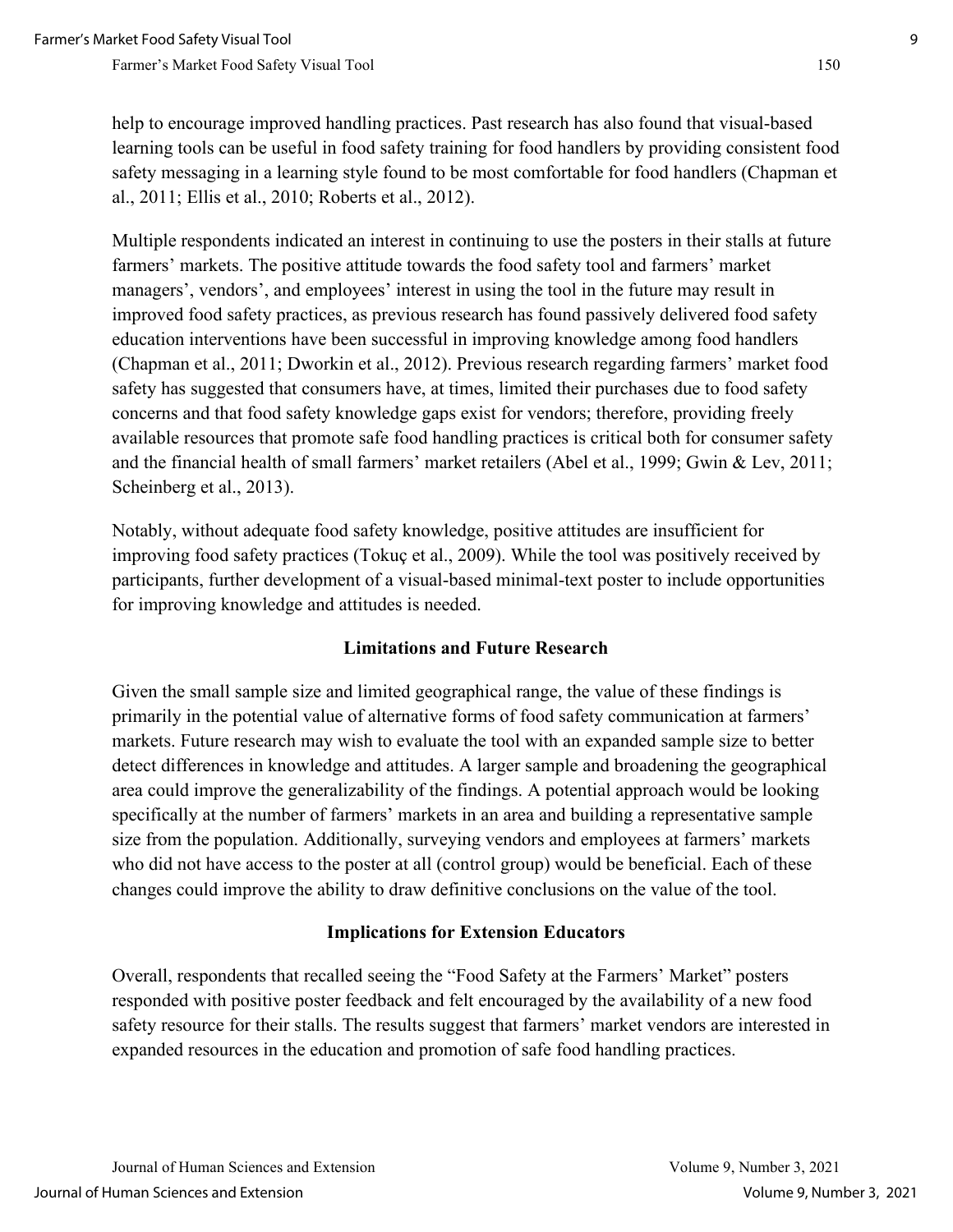The findings of this study contribute to the body of knowledge regarding the dissemination of food safety messaging for food handlers across the various sectors of the foodservice industry and may be helpful for industry leaders, regulators, and educators in understanding and potentially implementing a variety of formats for communicating food safety knowledge and training information. The tool can provide industry practitioners an additional potentially useful means for communicating and consistently reminding food safety handlers in an appealing way. This may support efforts at improving food safety awareness and improve food handlers' practices in farmers' markets, thus reducing the food safety hazards found at farmers' markets for the public.

The visual tool developed for this study is available, free of charge, on the Iowa State University Extension website [\(https://store.extension.iastate.edu/product/15446\)](https://store.extension.iastate.edu/product/15446).

#### **References**

- Abel, J., Thomson, J., & Maretzki, A. (1999). Extension's role with farmers' markets: Working with farmers, consumers, and communities. *Journal of Extension, 37*(5). <https://archives.joe.org/joe/1999october/a4.php>
- Chapman, B., MacLaurin, T., & Powell, D. (2011). Food safety infosheets: Design and refinement of a narrative-based training intervention. *British Food Journal, 113*(2), 160– 186.<https://doi.org/10.1108/00070701111105286>
- Creswell, J. W. (2014). *Educational research: Planning, conducting, and evaluating quantitative and qualitative research* (5<sup>th</sup> ed). Pearson.
- Dworkin, M. S., Panchal, P., & Liu, L. (2012). The CHEF project: Results of a randomized bilingual dual format passive restaurant food handler educational intervention in Chicago. *Food Protection Trends, 32*(10), 564–573. [http://www.foodprotection.org/files/food](http://www.foodprotection.org/files/food-protection-trends/Oct-12-Dworkin.pdf)[protection-trends/Oct-12-Dworkin.pdf](http://www.foodprotection.org/files/food-protection-trends/Oct-12-Dworkin.pdf)
- Ellis, J., Arendt, S., Strohbehn, C., Meyer, J., & Paez, P. (2010). Varying influences of motivation factors on employees' likelihood to perform safe food handling practices because of demographic differences. *Journal of Food Protection, 73*(11), 2065–2071. <https://doi.org/10.4315/0362-028X-73.11.2065>
- Gwin, L., & Lev, L. (2011). Meat and poultry buy at farmers markets: A survey of shoppers at three markets in Oregon. *Journal of Extension, 49*(1). <https://www.joe.org/joe/2011february/rb4.php>
- Kline, T. R., Kneen, H., Barrett, E., Kleinschmidt, A., & Doohan, D. (2012). Adapting Extension food safety programing for vegetable growers to accommodate differences in ethnicity, farming scale, and other individual factors. *Journal of Extension, 50*(1). <https://tigerprints.clemson.edu/joe/vol50/iss1/13/>
- Ko, W.-H. (2013). The relationship among food safety knowledge, attitudes and self-reported HACCP practices in restaurant employees. *Food Control*, *29*(1), 192–197. <https://doi.org/10.1016/j.foodcont.2012.05.076>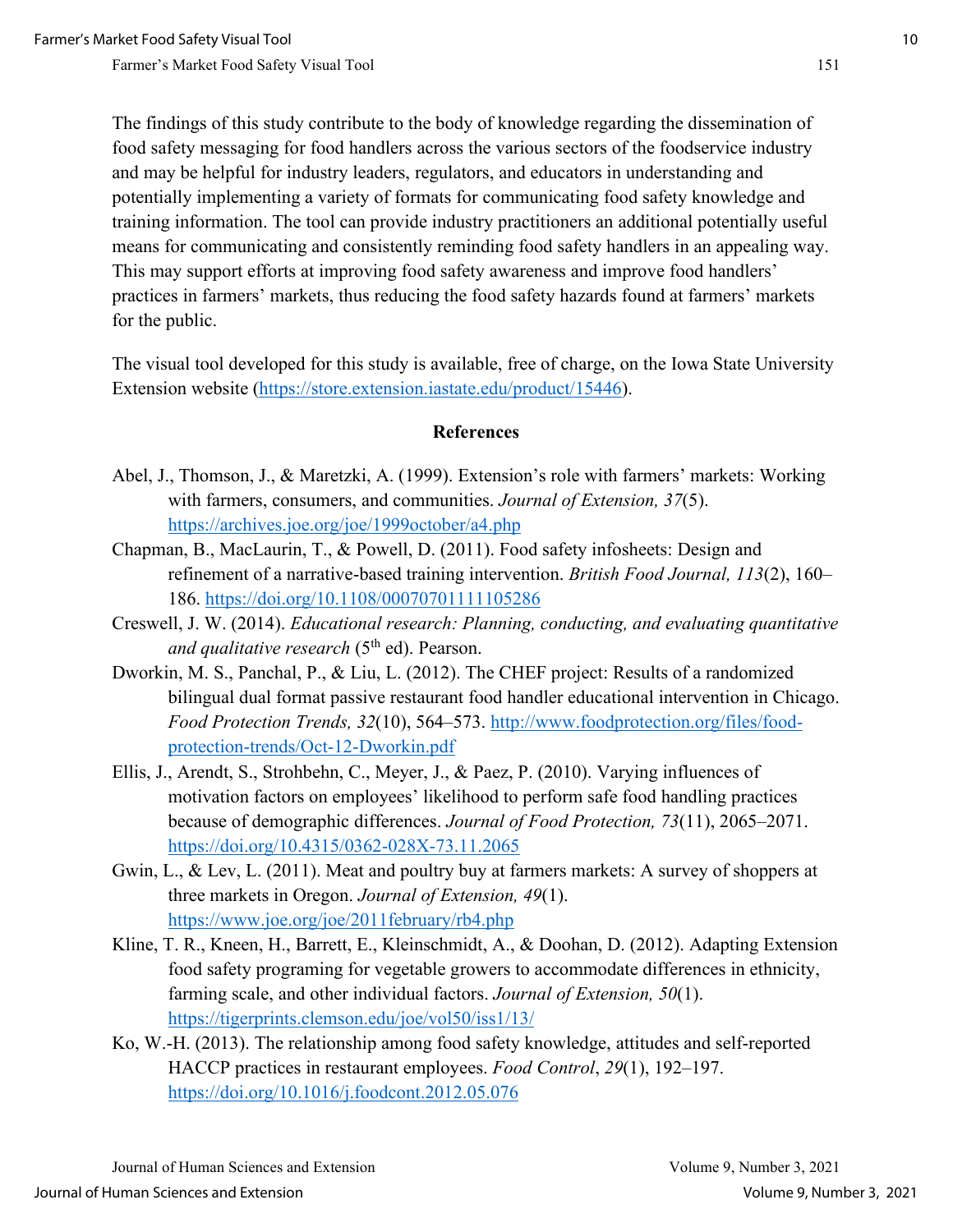- 
- McIntyre, L., Herr, I., Kardan, L., Shyng, S., & Allen, K. (2014). Competencies of those assessing food safety risks of foods for sale at farmers' markets in British Columbia, Canada. *Food Protection Trends*, *34*(5), 331–348. <http://www.foodprotection.org/files/food-protection-trends/Sep-Oct-14-McIntyre.pdf>
- Painter, J. A., Hoekstra, R. M., Ayers, T., Tauxe, R. V., Braden, C. R., Angulo, F. J., & Griffin, P. M. (2013). Attribution of foodborne illnesses, hospitalizations, and deaths to food commodities by using outbreak data, United States, 1998–2008. *Emerging Infectious Diseases, 19*(3), 407–415.<https://doi.org/10.3201/eid1903.111866>
- Rajagopal, L. (2012). Use of visuals for food safety education of Spanish-speaking foodservice workers: A case study in Iowa. *Journal of Extension, 50*(2). <https://tigerprints.clemson.edu/joe/vol50/iss2/72/>
- Roberts, K., Arendt, S., Strohbehn, C., Ellis, J., & Paez, P. (2012). Educating future managers to motivate employees to follow food safety practices. *Journal of Foodservice Management & Education, 6*(1), 1–8. [http://fsmec.org/wp-content/uploads/2011/10/Volume-6-Issue-](http://fsmec.org/wp-content/uploads/2011/10/Volume-6-Issue-1.pdf)[1.pdf](http://fsmec.org/wp-content/uploads/2011/10/Volume-6-Issue-1.pdf)
- Scheinberg, J., Radhakrishna, R., & Cutter, C. N. (2013). Food safety knowledge, behavior, and attitudes of vendors of poultry products sold at Pennsylvania farmers' markets. *Journal of Extension, 51*(6).<https://archives.joe.org/joe/2013december/a4.php>
- Sirsat, S. A., Gibson, K. E., & Neal, J. A. (2015). Food safety at farmers' markets: fact or fiction? In S. C. Ricke, J. R. Donaldson, & C. A. Phillips (Eds.), *Food Safety* (pp. 319– 329). Academic Press.<https://doi.org/10.1016/B978-0-12-800245-2.00015-0>
- Tokuç, B., Ekuklu, G., Berberoğlu, U., Bilge, E., & Dedeler, H. (2009). Knowledge, attitudes and self-reported practices of food service staff regarding food hygiene in Edirne, Turkey. *Food Control*, *20*(6), 565–568.<https://doi.org/10.1016/j.foodcont.2008.08.013>
- USDA Agricultural Marketing Service. (2015). *2014 National farmers market manager survey summary*. [http://www.ams.usda.gov/sites/default/files/media/2014%20Farmers%20Mar](http://www.ams.usda.gov/sites/default/files/media/2014%20Farmers%20Market%20Managers%20Survey%20Summary%20Report%20final%20July%2024%202015.pdf)  [ket%20Managers%20Survey%20Summary%20Report%20final%20July%2024%202015](http://www.ams.usda.gov/sites/default/files/media/2014%20Farmers%20Market%20Managers%20Survey%20Summary%20Report%20final%20July%2024%202015.pdf) [.pdf](http://www.ams.usda.gov/sites/default/files/media/2014%20Farmers%20Market%20Managers%20Survey%20Summary%20Report%20final%20July%2024%202015.pdf)
- United States Public Health Service Food and Drug Administration. (2013). *Food code: 2013 Recommendations of the United States Public Health Service Food and Drug Administration*.<https://www.fda.gov/media/87140/download>
- Worsfold, D., Worsfold, P. M., & Griffith, C. J. (2004). An assessment of food hygiene and safety at farmers' markets. *International Journal of Environmental Health Research, 14*(2), 109–119.<https://doi.org/10.1080/0960312042000209507>
- Young, I., Thaivalappil, A., Reimer, D., & Greig, J. (2017). Food safety at farmers' markets: A knowledge synthesis of published research. *Journal of Food Protection*, *80*(12), 2033– 2047.<https://jfoodprotection.org/doi/full/10.4315/0362-028X.JFP-17-193>
- Zanin, L. M., da Cunha, D. T., Stedefeldt, E., & Capriles, V. D. (2015). Seafood safety: Knowledge, attitudes, self-reported practices, and risk perceptions of seafood workers. *Food Research International*, *67*, 19–24.<https://doi.org/10.1016/j.foodres.2014.10.013>